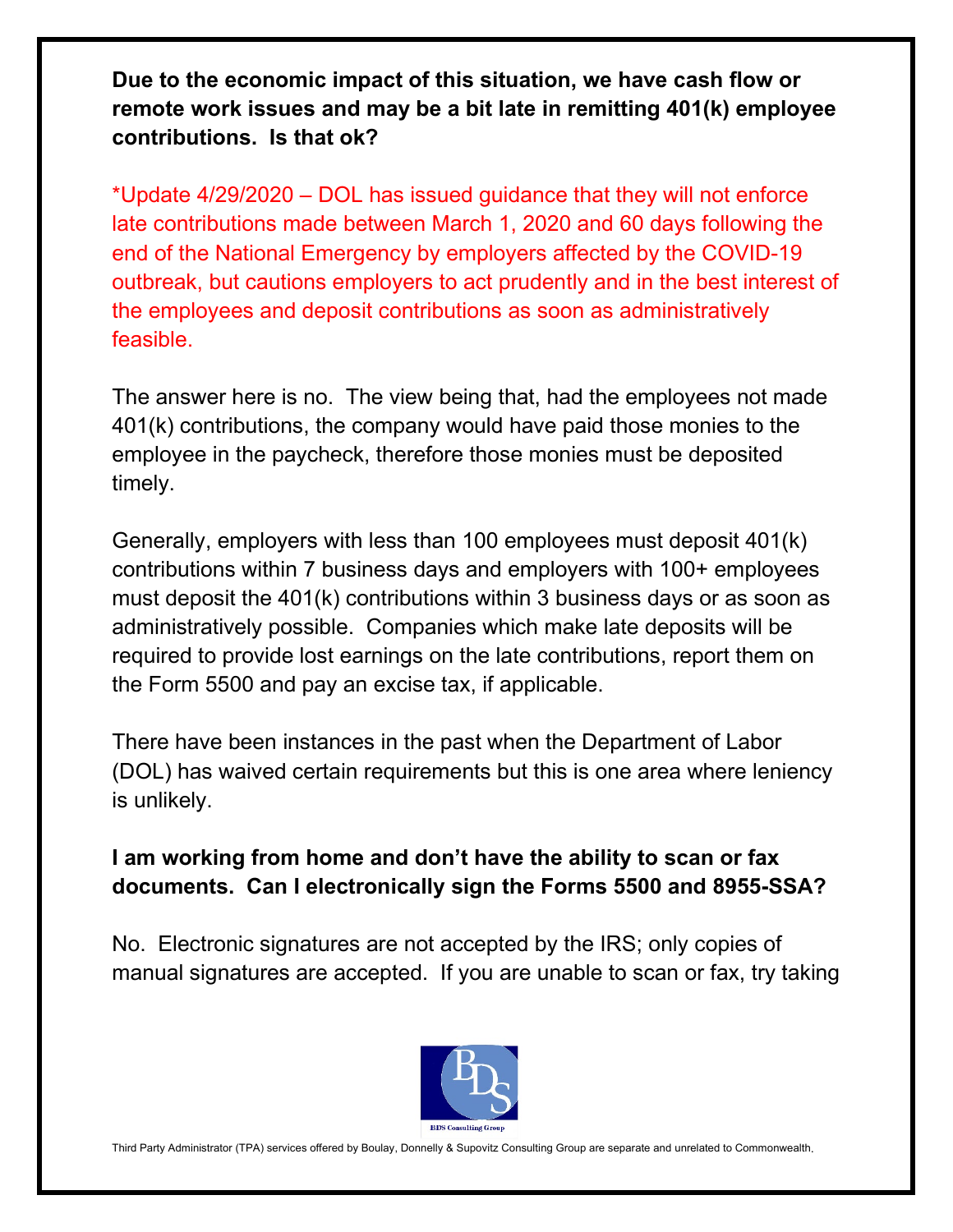a picture of the executed Form with your phone and emailing it to us. We will attempt to use it for filing purposes.

## **We want to help our employees; can we stop everyone's 401(k) deferrals for a time?**

No, employees still need to complete a new election form to change their contribution.

# **We usually match employee contributions but cannot afford to do that right now. Can we stop?**

Yes, if you are making discretionary match contributions, you may stop at any time. We suggest that you provide your employees with an announcement about that change. Feel free to contact us to provide you with a sample employee announcement.

## **What about safe harbor contributions? Can we stop those?**

Yes, both safe harbor match and profit sharing contributions can be stopped.

*Keep in mind, if you suspend safe harbor contributions, the plan will be subject to ADP discrimination testing for the plan year. If the contributions are found to be discriminatory, highly compensated employees may need to take a refund of some of their contributions. In addition, plans which are top heavy may be required to make a company contribution up to 3% of pay for employees.*

Safe harbor match contributions: the company is required to provide a 30 day notice to employees and amend the plan document. The amendment will allow a temporary stop of the match and, when better times return, you



Third Party Administrator (TPA) services offered by Boulay, Donnelly & Supovitz Consulting Group are separate and unrelated to Commonwealth.